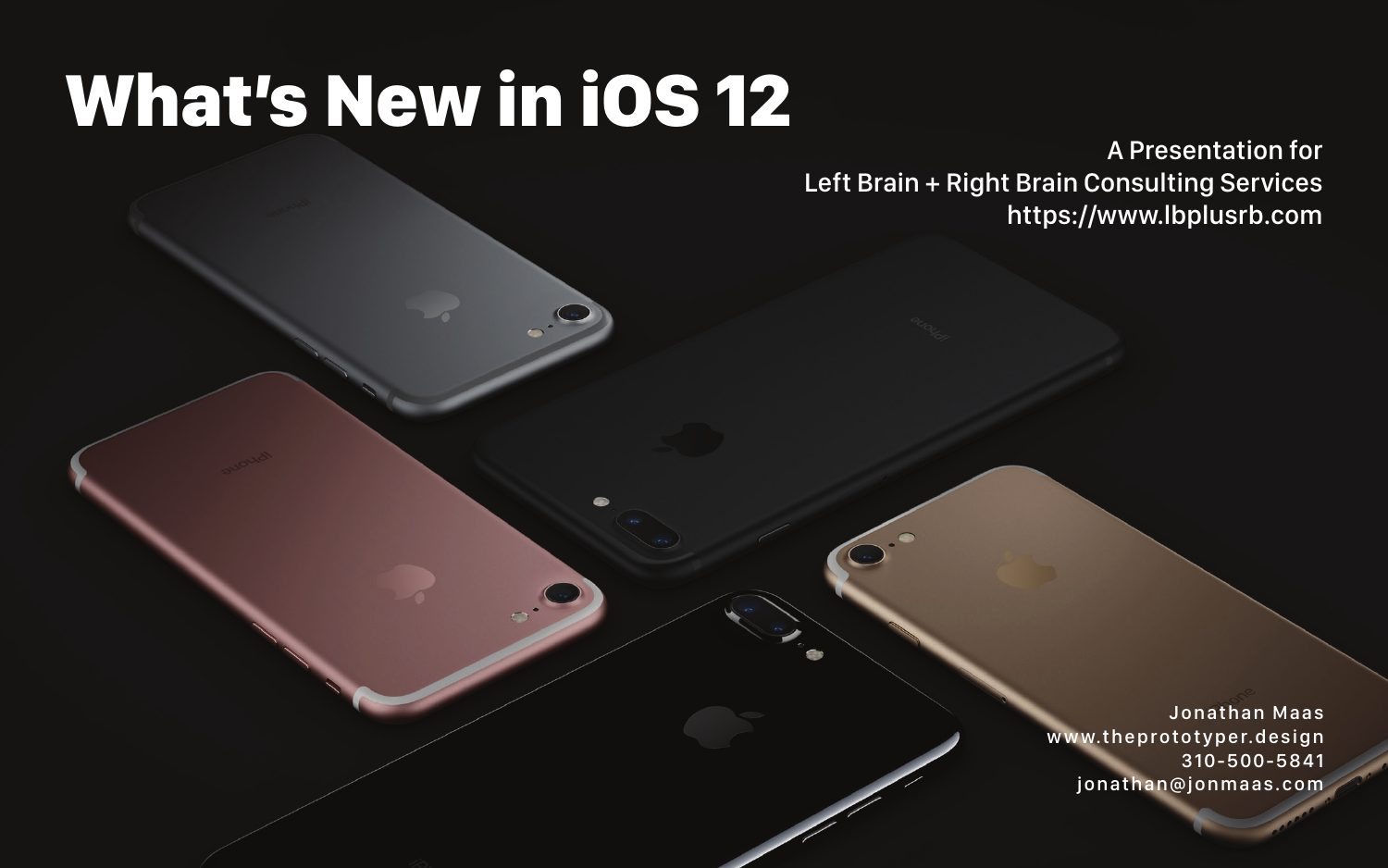# WHAT THIS DOCUMENT IS

# **iOS 12 was released on September 17, 2018.**

Its full list of features and improvements can be found here -

https://www.apple.com/ios/ios-12/features

# **This document serves as a brief, brief overview to what we should take into account.**

1) Potential Problems - Is there anything that might change the development process? 2) Potential Improvements - What new features and augmentations can we leverage?



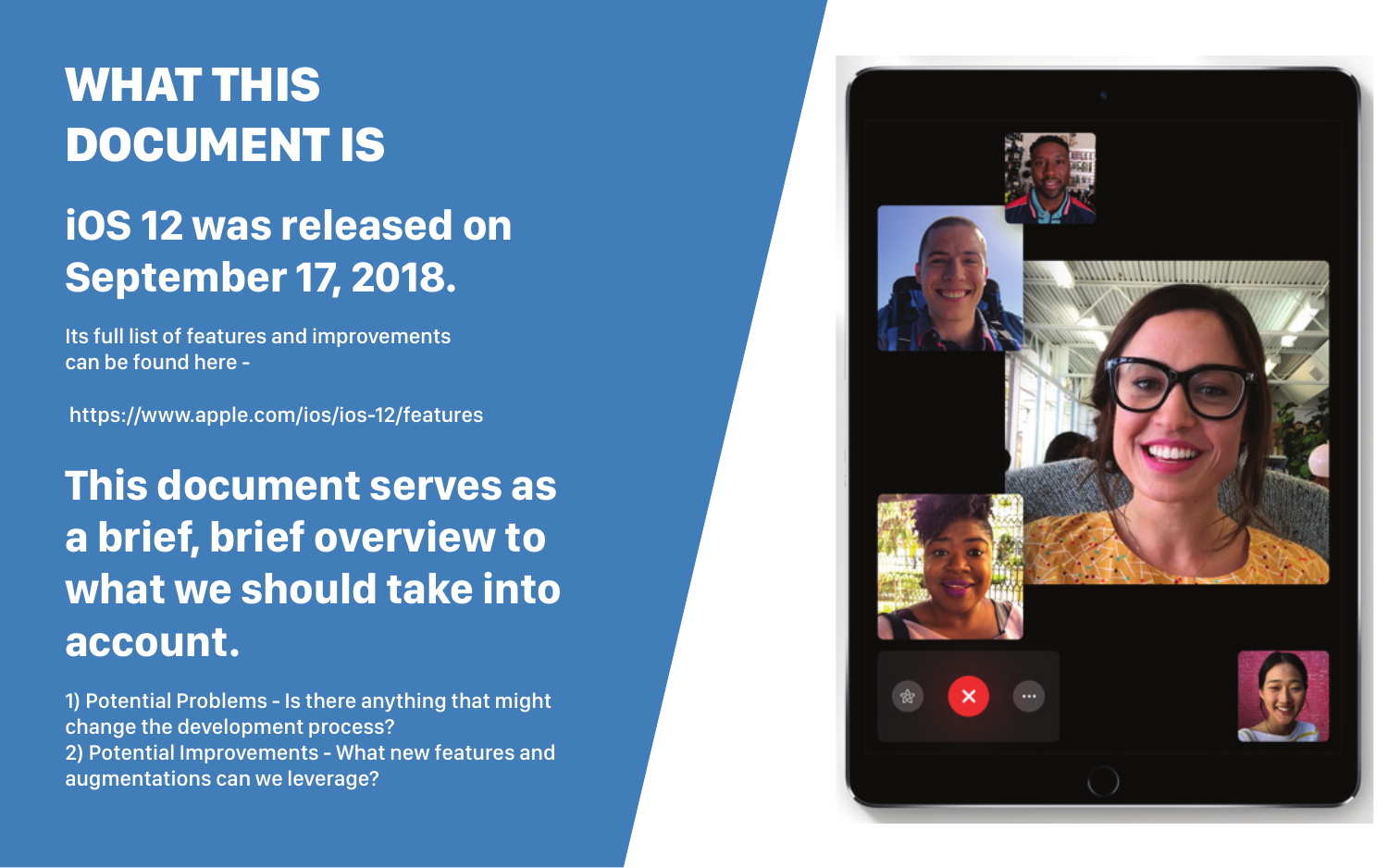#### **iOS 12 is all improvements - but there are somethings to consider.**

#### **The iPhone itself**

Keep in mind the new iPhones present some difficulty with development - iPhone X and iPhone XS have that little extra bit of screen that needs to be designed and developed.

How does your old design look with that little bit of screen?

How do your transitions look?

#### **iOS 12 Screen Time Controls**

iOS 12 has improved Screen Time controls, for both the User and the User's children. This is a good thing over all, of course, but might decrease User Engagement, or at least Time of Engagement.



### POTENTIAL PROBLEMS

### **Or perhaps 'Things to Consider'**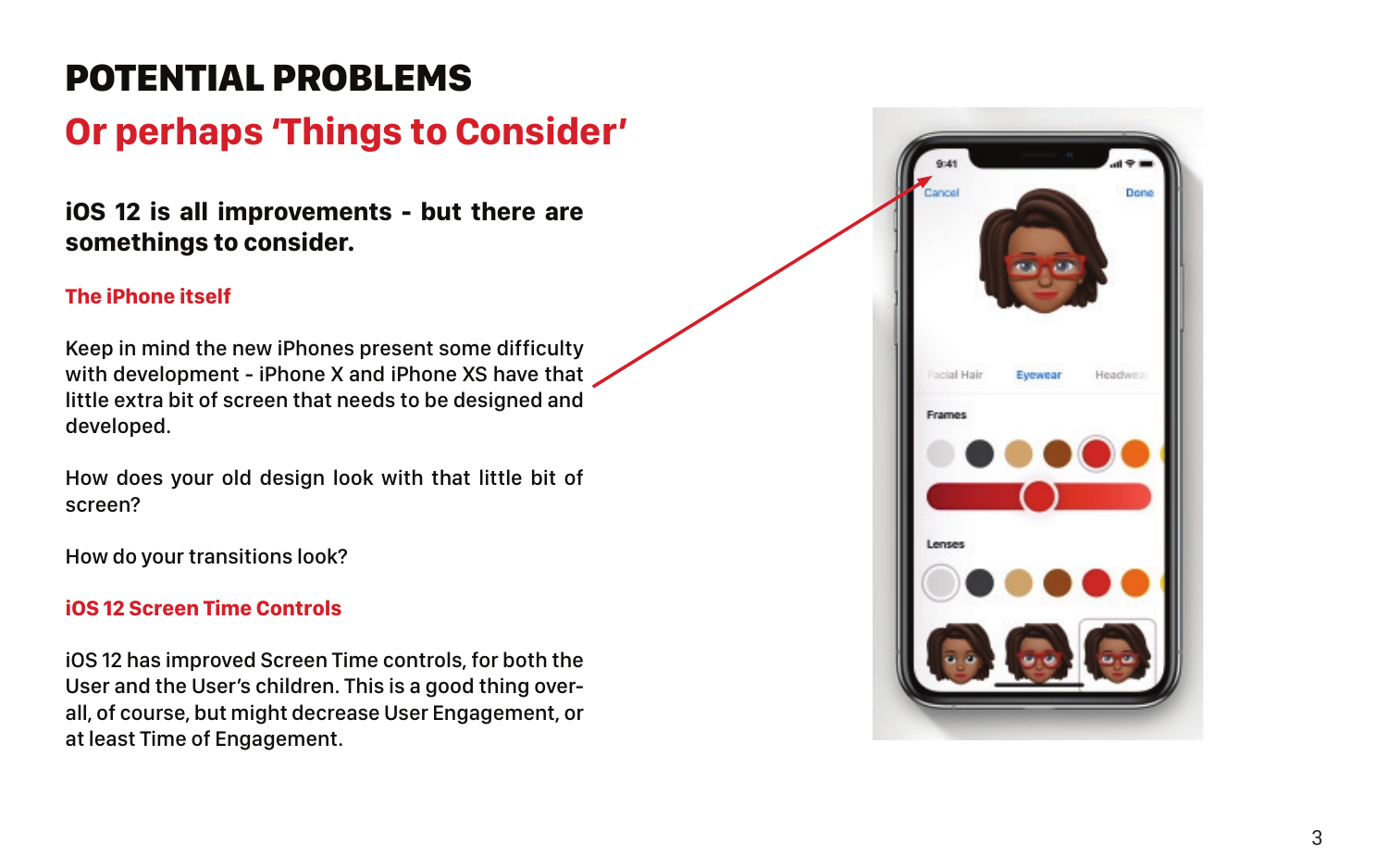### **There are quite a few**

#### **Siri has improved**

If you employ Siri, she'll understand you better.

#### **Improved QR code reader**

Think QR codes are old hat? 'QR codes made up at least 1/3 of all mobile payments in China, which means QR were used in \$1.65 trillion of transactions last year alone11 .' iOS 12 reads QR codes better.

#### **Augmented Reality**

iOS 12 has brought a whole room full of improvements - from seeing where the User is looking, to better understanding of 3D objects. In short, if you are in the Augmented Reality business, rejoice - and start testing new implementations.

#### **Improved Camera**

The camera is even better. It has better lighting features, and can even auto-mask the user. This might come in handy for User Profiles.





### OPPORTUNITES FOR IMPROVEMENT